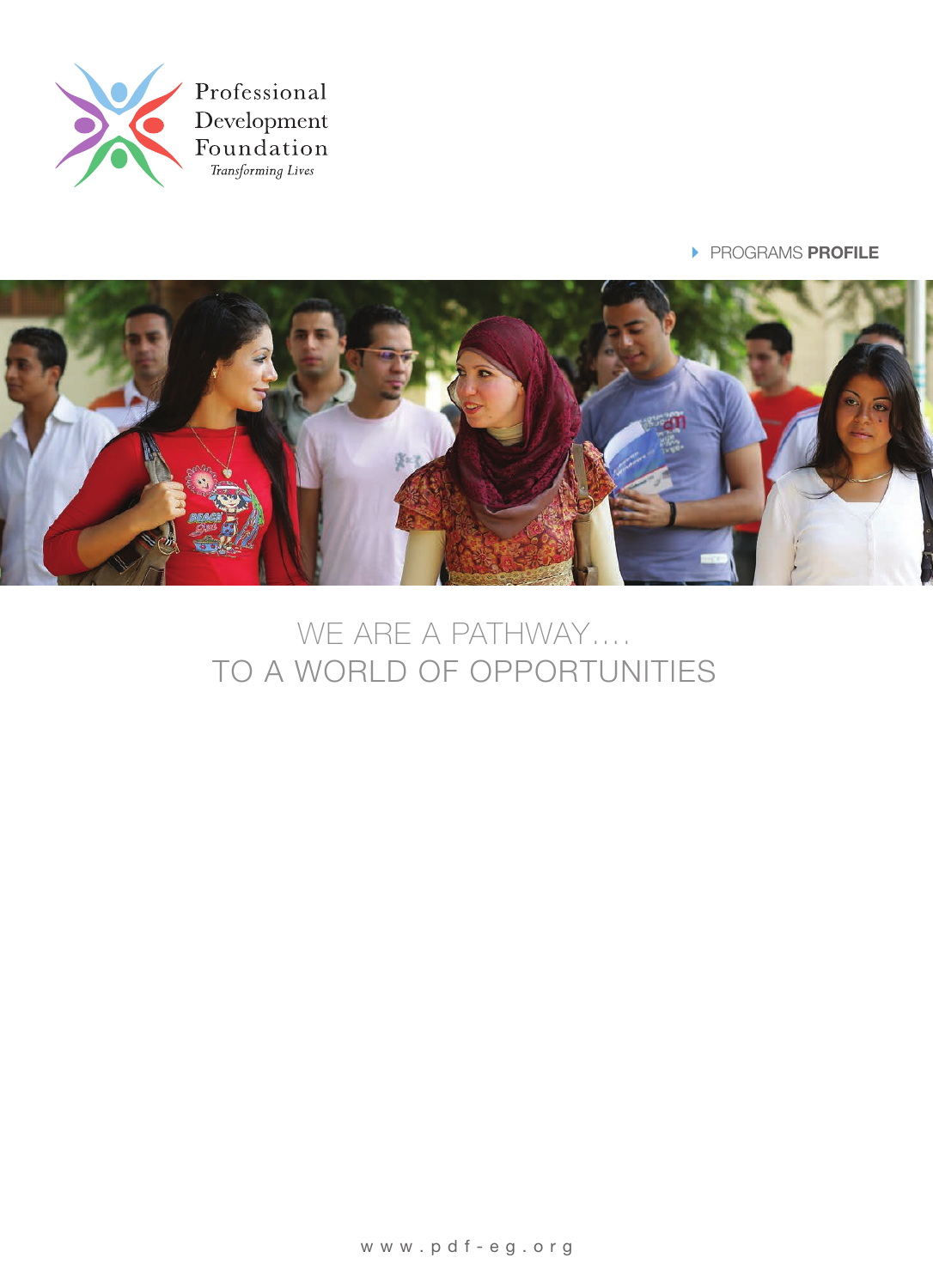# 200,000,000 **Total Investments to Date**

(Invested in the Foundation Programs)

### 100,000 Youth Scholarships

(Youth Scholarships Granted)

### 1500

**Executives** (Executive Leaders Graduated)

### 1000 **IT Professionals**

(Globally Recognized IT Professionals Graduated)

### 25,000,000 **Training Hours** (Training Hours Delivered)

6000

### **Teachers / Administrators** / Board of Trustees

(Teachers / Administrators / Board of Trustees Trained)

### 3600 **Organizations** (Organizations Served & Impacted)

# 200 **NGO Served & Impacted**

(NGOs Served & Impacted in 10 Governorates)

### **Geographical Reach**



### 24 Governorates Covered



### **Programs participation** by Gender

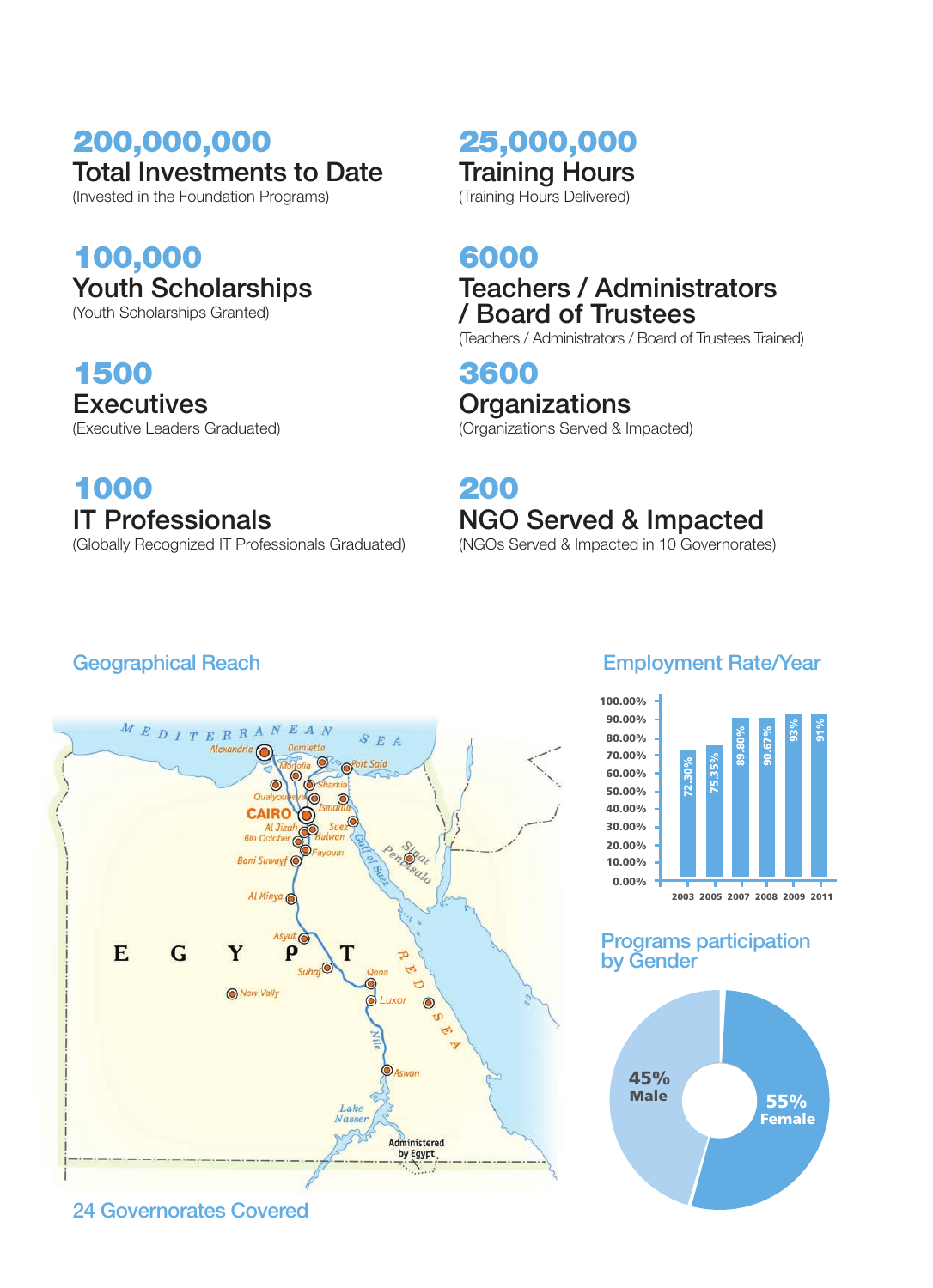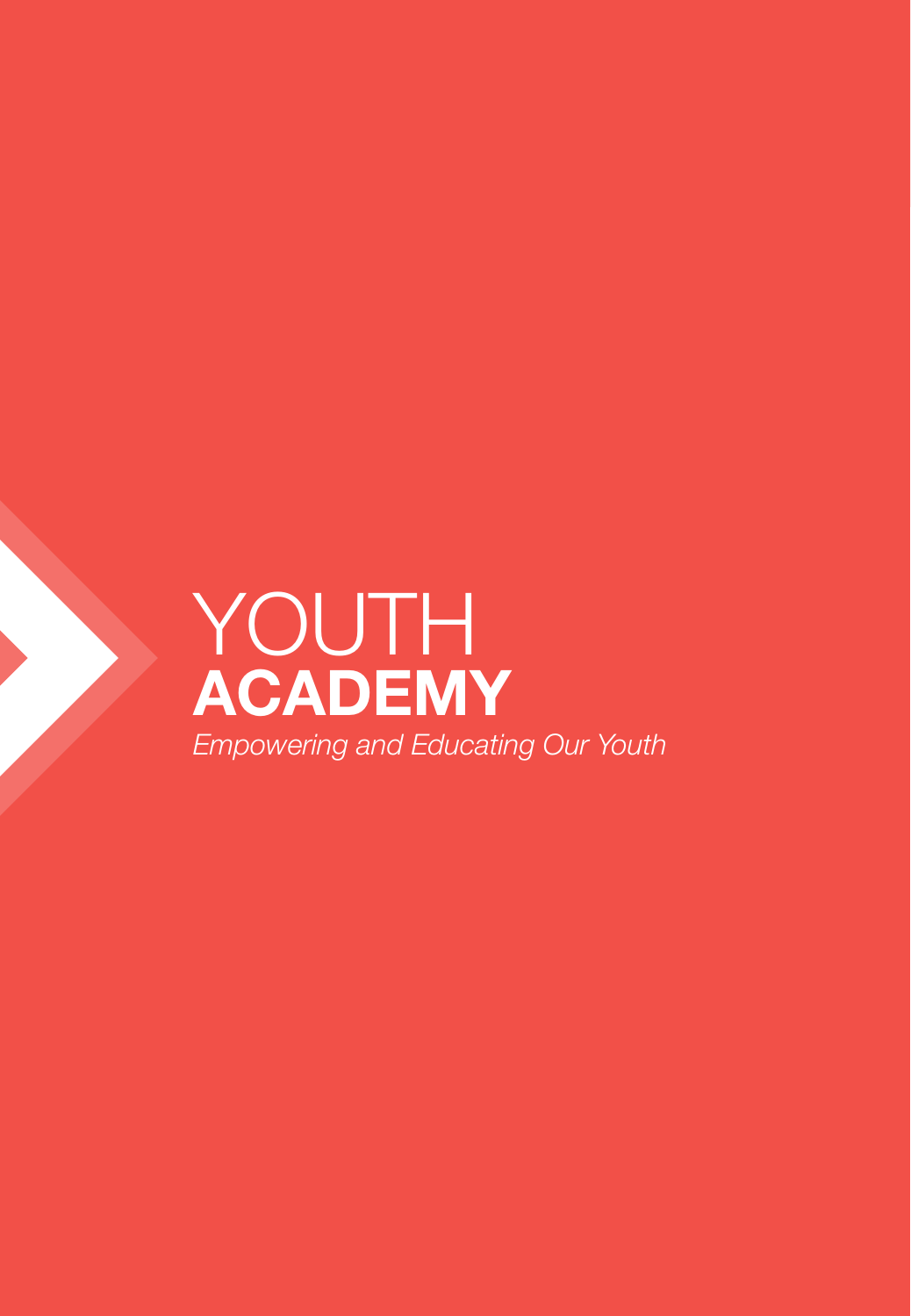### Introduction

Entrepreneurship is more than the process of starting a business. It is about identifying, valuing, and capturing opportunities. It's about taking a calculated risk; and none better than the fiery, optimistic and daring youth like to take risks. Through the Entrepreneurs Program, we help young adults venturing into the business world realize their full potential through starting and growing their own businesses the right way. Developed to introduce voung people to the basic ideas, actions and skills needed to successfully launch, lead and grow a micro or small business, the program uses an instructional methodology called blended-learning in which computer-aided activities are reinforced by face-to-face instruction by onsite facilitators, in addition to hands-<br>on training.

# **Objectives**

The objectives of this program is all about adding depth, experience and insight to the way young people successfully start and run their business, in order to help them better perform using full capabilities, while easily identifying their limitations. And to help them grow and further develop, the program introduces a wealth of ideas on how to improve and continue learning. And for a well-rounded approach to the program curriculum, a wide range of tools, concepts and values that are imperative in today's market are used throughout.

### **Program Design**

The Entrepreneurs program consists of two phases:

- Training program (build your business)
- Mentoring Phase

The Entrepreneurs program is designed for both fresh graduates of universities with a business idea as well as candidates nominated by partner NGOs who also have business ideas or existing businesses. The Build your Business course consists of 14 modules contained on dvd-rom. these modules include a variety of computer-aided activities that introduce to learners the basic business skills and technology know-<br>how required to create and operate business.

#### A- Build your business

#### The modules are:

- 1) Shaping My Destiny- How can I create my own employment future?
- 2) Creating my business- what is my BIG idea?
- 3) Exploring the Market- How can I document a current unmet need?
- 4) Determining financial risks and goals- is my business idea financially feasible?
- 5) Developing something to sell- How can I develop a suitable product or service?
- 6) Researching the market- How can I find out if there is a market?
- 7) Making the sale- How can I improve my sales skills?
- 8) Reaching potential customers- How can I reach my market?

9) Managing my business- How can I organize myself and who else do I need to help with initial and long term success?

- 10) Managing my finances- How can I tell if I am making a profit?
- 11) Obtaining and developing my workforce- How can I effectively hire, develop, and manage employees?
- 12) Financing my business- Where and how can I obtain start-up capital for my business?
- 13) Planning for the unexpected- How can I plan for the future and ensure my business is making money?
- 14) Expanding my business- How might I further expand my business?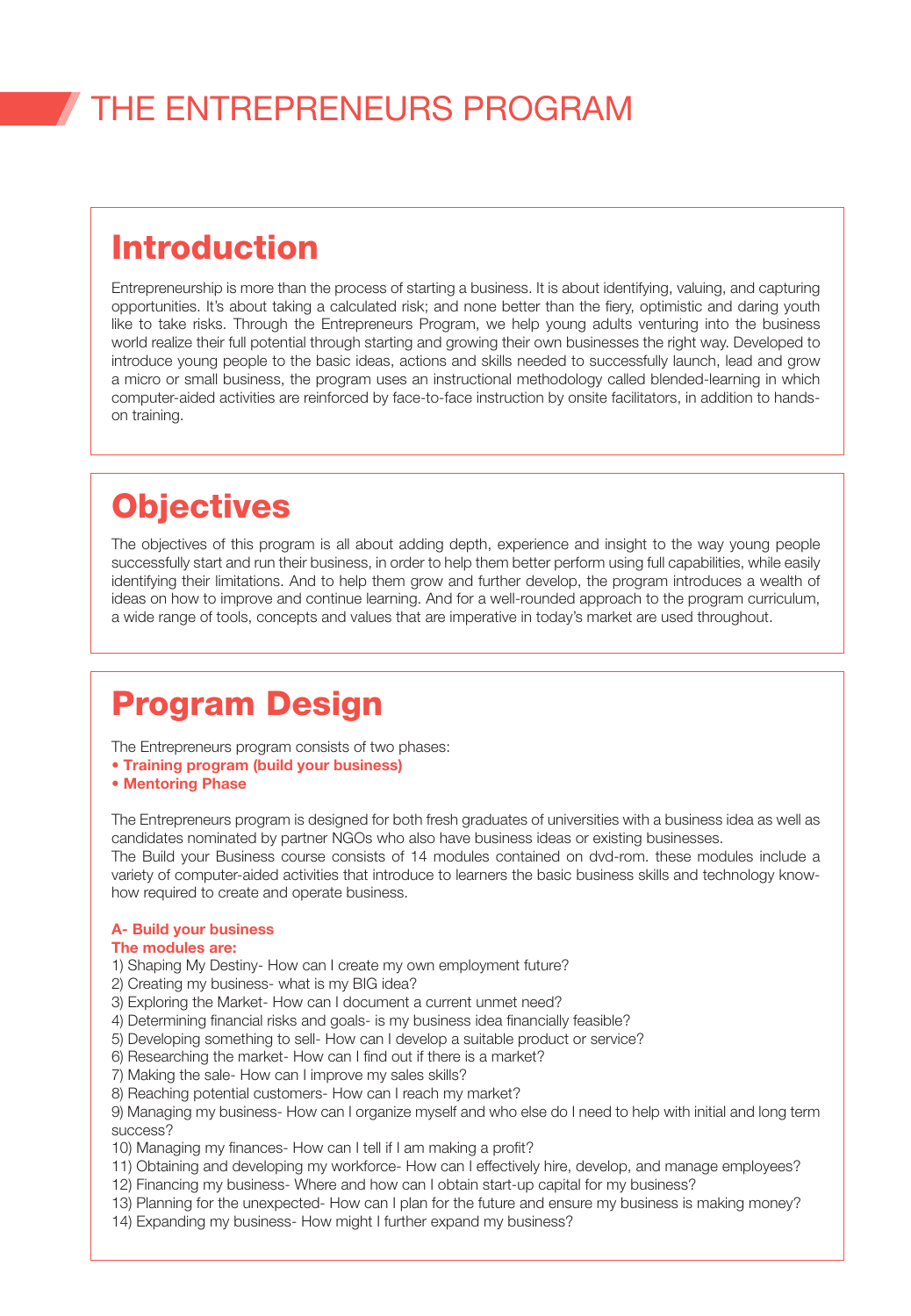#### **B- Mentoring Phase**

Participants with existing businesses will be interviewed and assessed on their business upon completion of the BYB modules. If accepted, each participant will be assigned a mentor - who is, in turn, a business owner successfully operating his own business. During this phase, participants will be given ongoing counseling support in human resources, leadership, innovation and legal counseling through functional mentors. Moreover, mentors will assist participants in overcoming the barriers and challenges facing their businesses through a personalized mentoring plan developed and especially tailored for each participant's business.

### **Program Partners**

PDF implements this unique program in cooperation with The International Youth Foundation, Microsoft, Manpower, Enablis and University of Stellenbosch, all of which collectively help establish a standard of excellence and ensure the highest quality in program delivery.

# **Selection Criteria**

- Egyptian citizens
- Current and aspiring Micro and Small scale enterprise owners
- Aged 22-35 years
- Suitable for entrepreneurs in all industries
- Participants should pass the personal interview and placement exam

# Admission

For queries please contact PDF E-mail: youthacademy@pdf-eg.org Tel:+ (202) 3305 9513/14 - 01021051957 Address: 63 Syria Street, Mohandessin. Professional Development Foundation (PDF)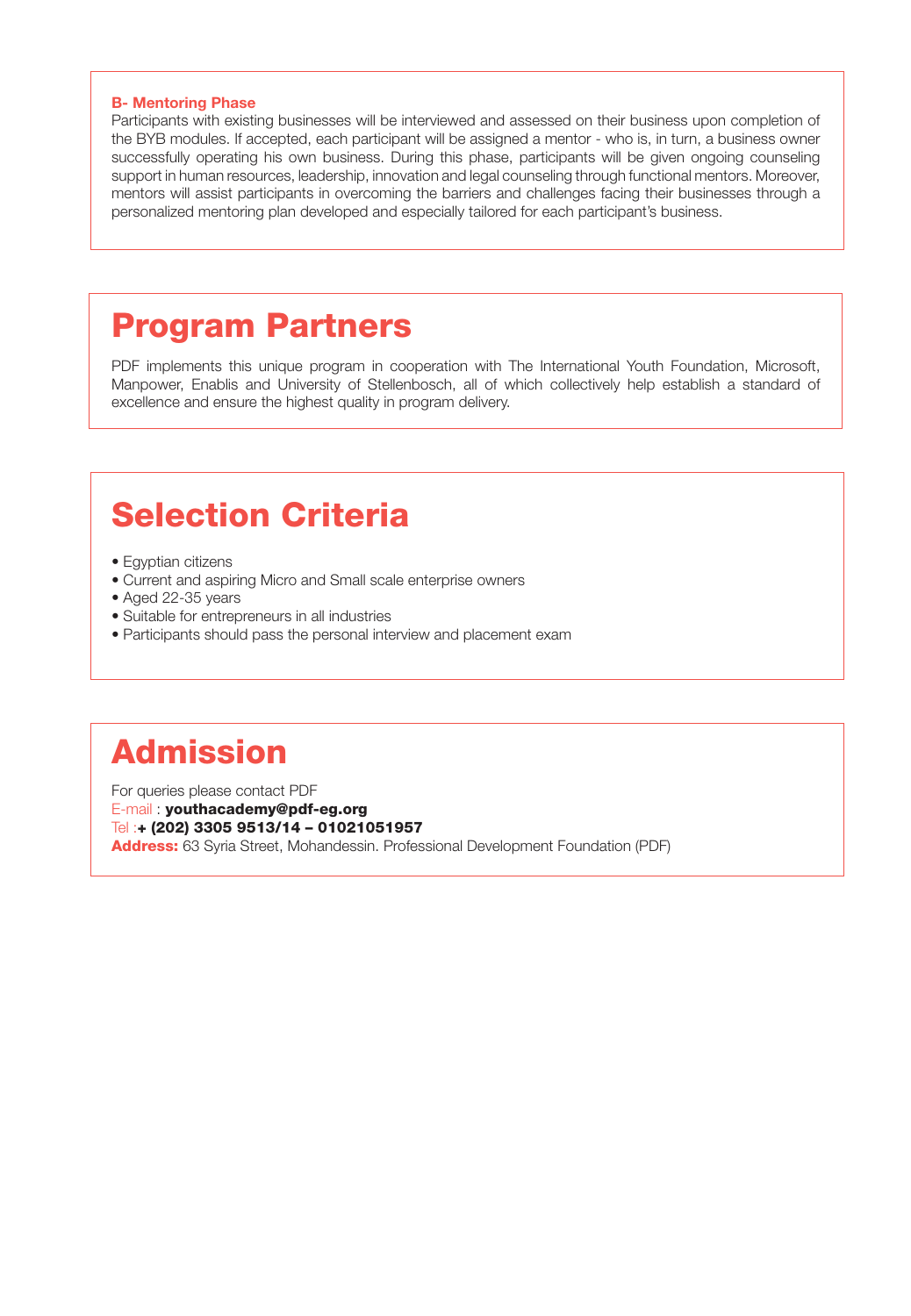# **MAHARATY SCHOLARSHIP**

### Introduction

Maharaty, is Arabic for "my skills", and that is precisely what the program is all about – upgrading the work and life skills of today's youth, therefore helping them jumpstart their career or excel further in their career path. Offering online instructions and sessions that could be delivered anytime and anywhere. Maharaty represents an innovative shift in the field of learning as it provides rapid access to specific skills and information. The program offers a wide range of electronic learning solutions, such as Web-based courseware, video and audio streaming, in addition to coaching sessions done in classrooms once a week.

# **Objectives**

The program is aimed at fully equipping youth with essential work and life related skills needed to represent themselves professionally and thrive in an increasingly competitive job market. Through a comprehensive training coursework, the program empowers youth with the skills and expertise required to help them attain appropriate jobs and excel in the workplace.

# **Program Design**

A five-week program consisting of the following:

#### A) Behavioral Analysis

Aims to measure peoples' behavior and how they interact with others. The behavioral analysis test measures:

- $\blacksquare$  How to deal with problems and challenges
- $\blacksquare$  How to influence others
- $\blacksquare$  How to cope with change around you
- **How to deal with rules, regulations and procedures**

#### **B)** Soft Skills

Maharaty offers six soft skills that are rudimentary and necessary in today's employee's character

- $\blacksquare$  Coping with Change
- **Communicate Effectively**
- Problem Solving and Decision Making
- **Business Writing**
- **Time Management**
- **Giving Successful Presentations**

#### **C) Specialized Business Tracks**

Provides a brief introduction to the following key business concepts that are highly demanded in the modern iob market:

- Office Management
- **Human Resources**
- **Customer Service**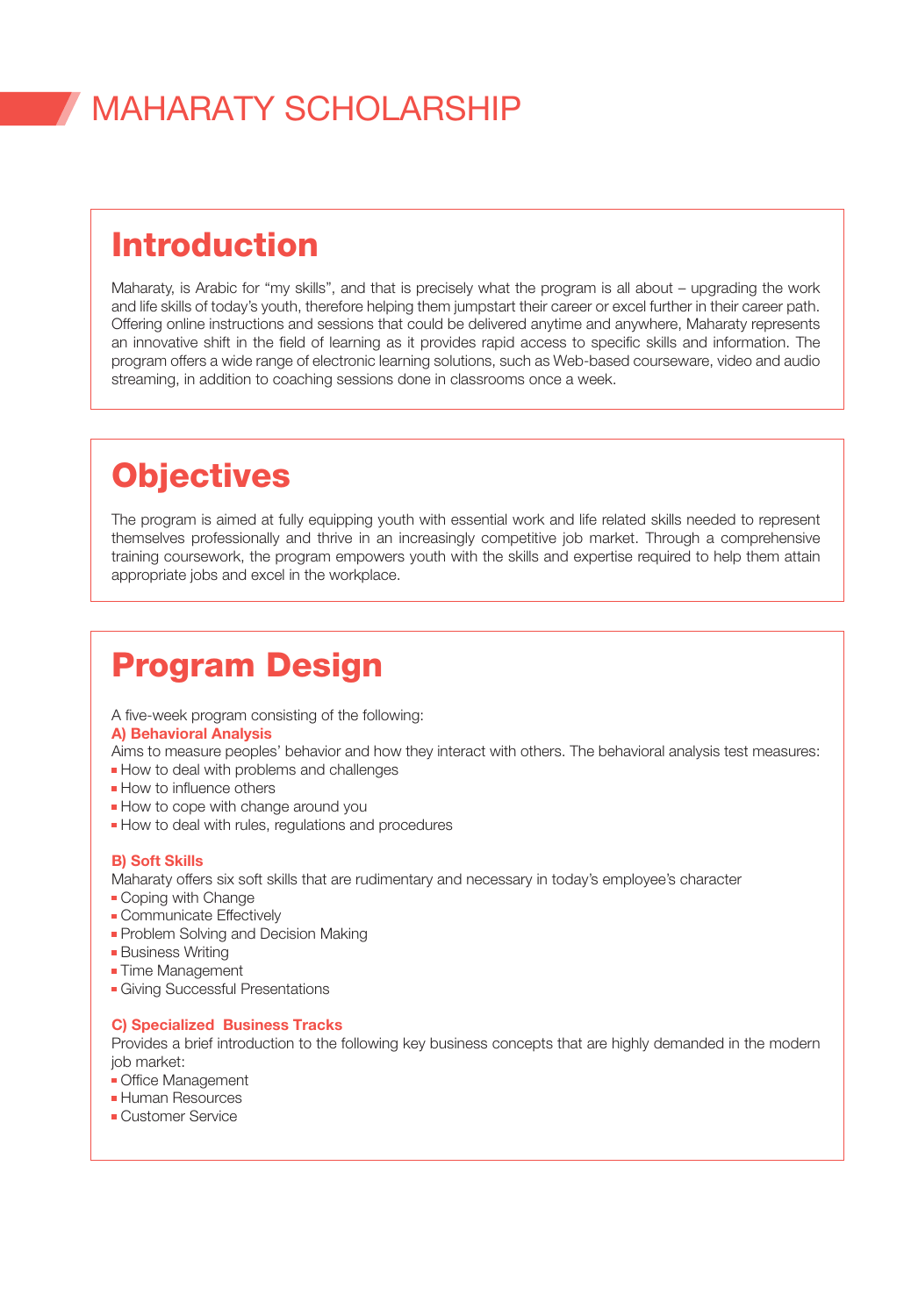#### D) Coaching Sessions

Coaching sessions are done once a week to ensure that all students are aware of the e-learning objectives, review and answer all participants' questions regarding the material covered during the coursework. In addition, to ensure that all students have studied according to the e-learning schedule, participants undergo exams and role play session, in preparation for the final online Edexcel exam.

#### E) Edexcel Exam

Upon completing the course, participants undertake an online international exam offered by Edexcel – one of UK's largest awarding institutions – hence, becoming fully-prepared and certified for the professional world.

### **Program Partners**

Highly in demand, the program is implemented through PDF in cooperation with Tatweer Learning Technology, Success Insights and Net Dimensions. The program is designed according to Edexcel standards – establishing a consistent standard of excellence and ensuring highest quality in program delivery.

### **Selection Criteria**

Egyptian citizens Participants who are not older than 30 years Bachelor's degree holders, graduates from a view, accepted participants are committed to pay 150 egyptian Pounds (commitment fees). recognized university or higher institute of education. Selected candidates have to first pass a personal inter-

# Admission

For queries please contact PDF E-mail: youthacademy@pdf-eg.org Tel:+ (202) 3305 9513/14 - 01021051957 Address: 63 Syria Street, Mohandessin. Professional Development Foundation (PDF)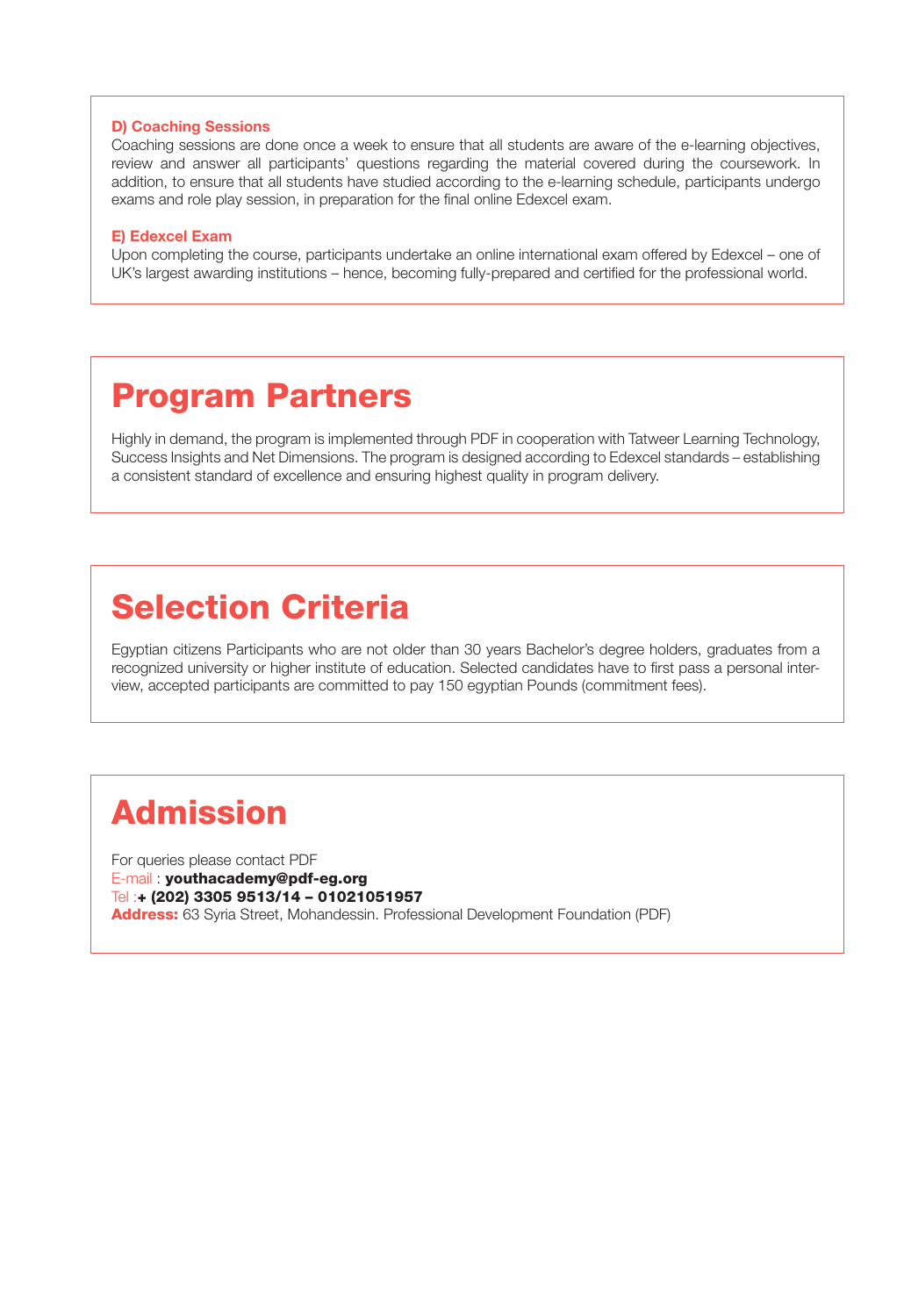# WORKFORCE PASSPORT SCHOLARSHIP  $(WFP)$

# Introduction

Workforce passport program is specially tailored to empower fresh university graduates who lack the basic work/life skills needed to jump start their careers. Our program is comprehensive, fully integrated - not only dependent on class - but offers an unmatched learning experience based on real case studies and simulations of the actual work environment. In addition, it has a blended E-learning part where participants can study online in order to emphasize the importance of computers and technology.

# **Objectives**

The program is aimed at fully equipping fresh graduates with essential work/life skills needed to thrive in an increasingly competitive job market. It involves rigorous training and simulations to empower fresh graduates ployers and employees. The program provides participants with a wide range of tools, concepts and values with the skills needed to attain quality jobs and succeed in the workplace, thus bridging the gap between emship, confidence building, professional presentation, critical thinking, continuous learning, self-development, that are imperative in today's workplace, these include: character building, effective communication, leaderteam work and work ethics.

# **Program Design**

A six week intensive program that consists of the following interactive modules:

#### A) Business English Skills Development

sic and intermediate entry levels of English proficiency. This segment of the program includes conversational The business English skills development for fresh graduates is offered at different levels to accommodate ba-English, report writing, business correspondences and presentation skills.

#### B) Job Entry Skills Development

Aimed to acquire needed essential career development and employment qualification skills in order to pursue quality careers in today's highly competitive job market, this module is essential in the program and includes: • Successful Interview Skills

- **Communication Skills**
- 
- **Working Towards Goals**
- **Professional Resume Writing**
- **Job Search Techniques**

#### C) Character Development and Work Values

Workforce passport Program focuses not only on technical development but also on behavior and character development - thus aims to instill in participants the following work values:

- **Team Work Team Work Team Initiative** 
	-
- 
- 
- **Time Management**
- **Work Ethics Commitment and Punctuality**
- Coping with Change Results Orientation
- Problem Solving  **Research/Field Work**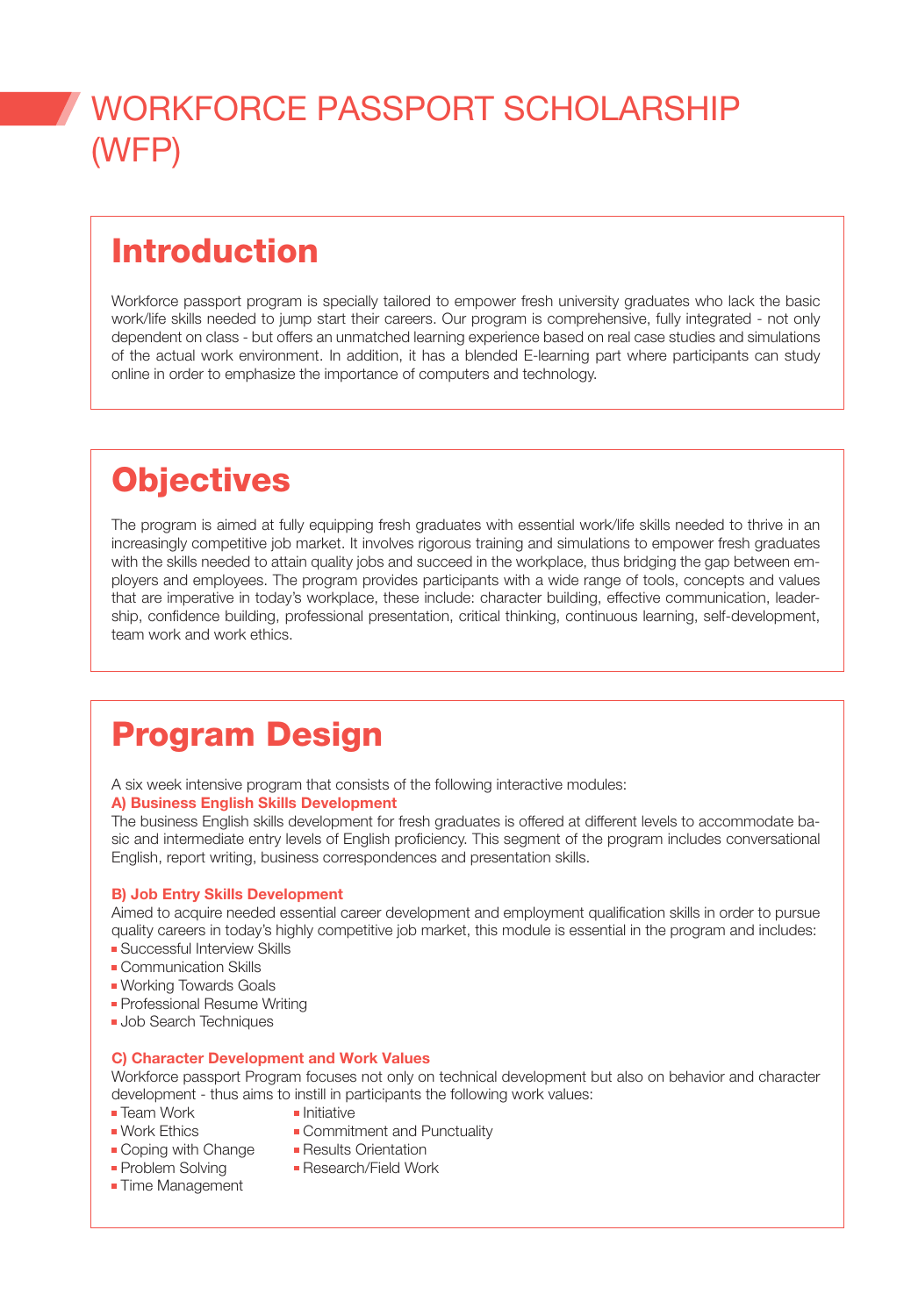#### D) Specialized Bussines Tracks

These provide a brief introduction to the following key business concepts:

- Office Management
- **Human Resources**
- **Customer Service**

#### E) Graduation Project – Innovative Business Ideas

The graduation project puts to test the six weeks of intensive training whereby participants apply all the skills and tools acquired to develop an innovative business project. Participants are taken through all the stages of developing the business plan. It aims to develop core business skills and competencies through the integration of business skills to workplace tasks and projects. Additionally it focuses on research skills, analysis and project management. Graduation projects are presented by teams of four to six students, led by an elected representative emphasizing teamwork. Competition is fostered among teams whereby the best projects are awarded upon graduation. Participants can select from a variety of topics in various fields and are encouraged to select innovative and demand-driven topics that express the market and specific community needs.

### **Program Partners**

PDF implements this unique program in cooperation with a consortium of training agencies; Maharat for HR Services and Outsourcing Solutions, Berlitz Egypt and Dale Carnegie Training Egypt. In addition, the online part of the program is designed according to edexcel standards - establishing a standard of excellence and ensuring highest quality in program delivery.

### **Selection Criteria**

Egyptian Citizens who are not older than 27 years Bachelor's degree holders, graduates from a recognized mitment to the scholarship is required, accepted participants are committed to pay 200 eqyptian Pounds university. Selected candidates have to first pass a personal interview and english placement test, full com-(commitment fees).

# Admission

For queries please contact PDF E-mail: youthacademy@pdf-eg.org Tel:+ (202) 3305 9513/14 - 01021051957 Address: 63 Syria Street, Mohandessin. Professional Development Foundation (PDF)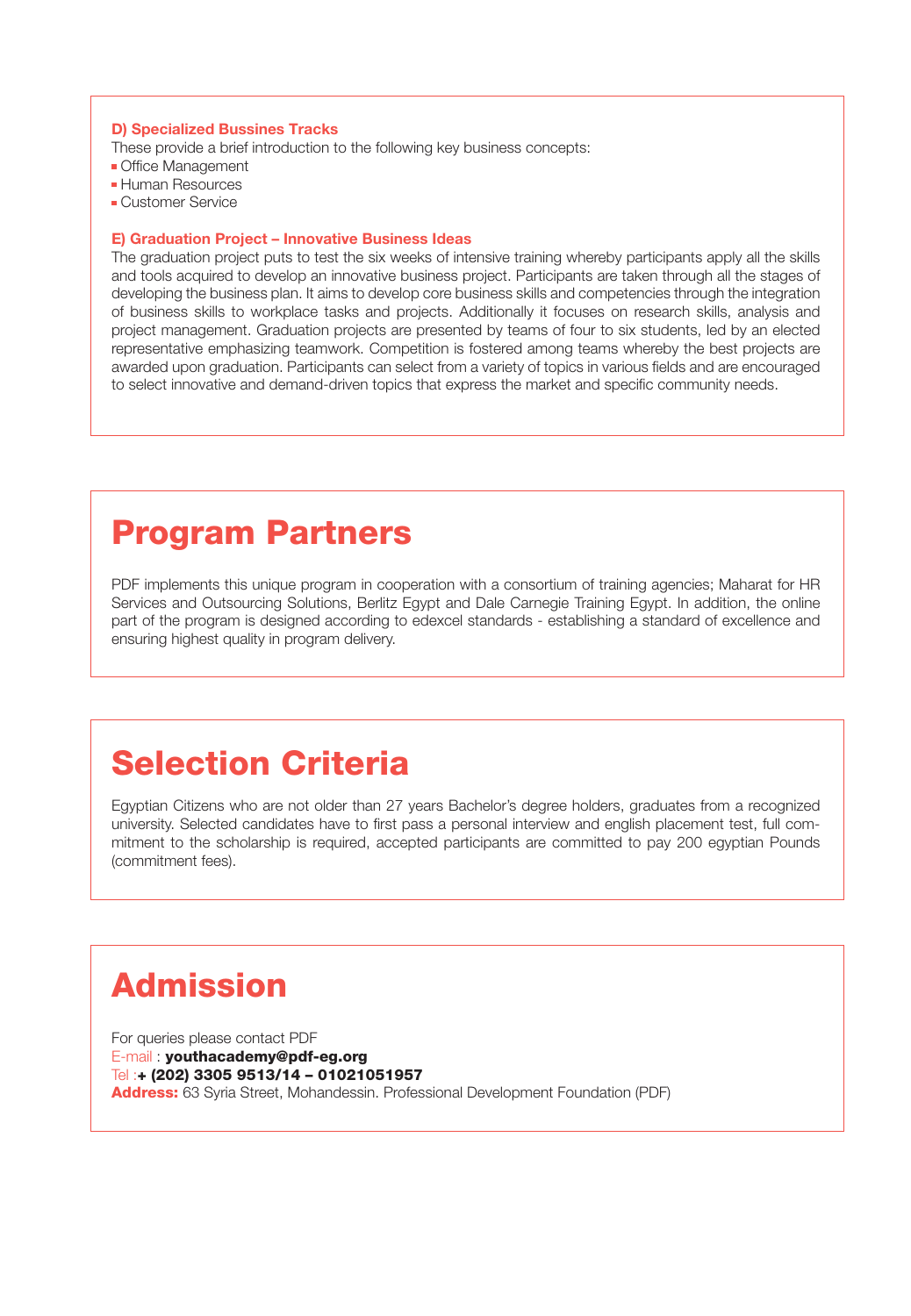# CIVIL SOCIETY SUPPORT CENTER

A Capable Civil Society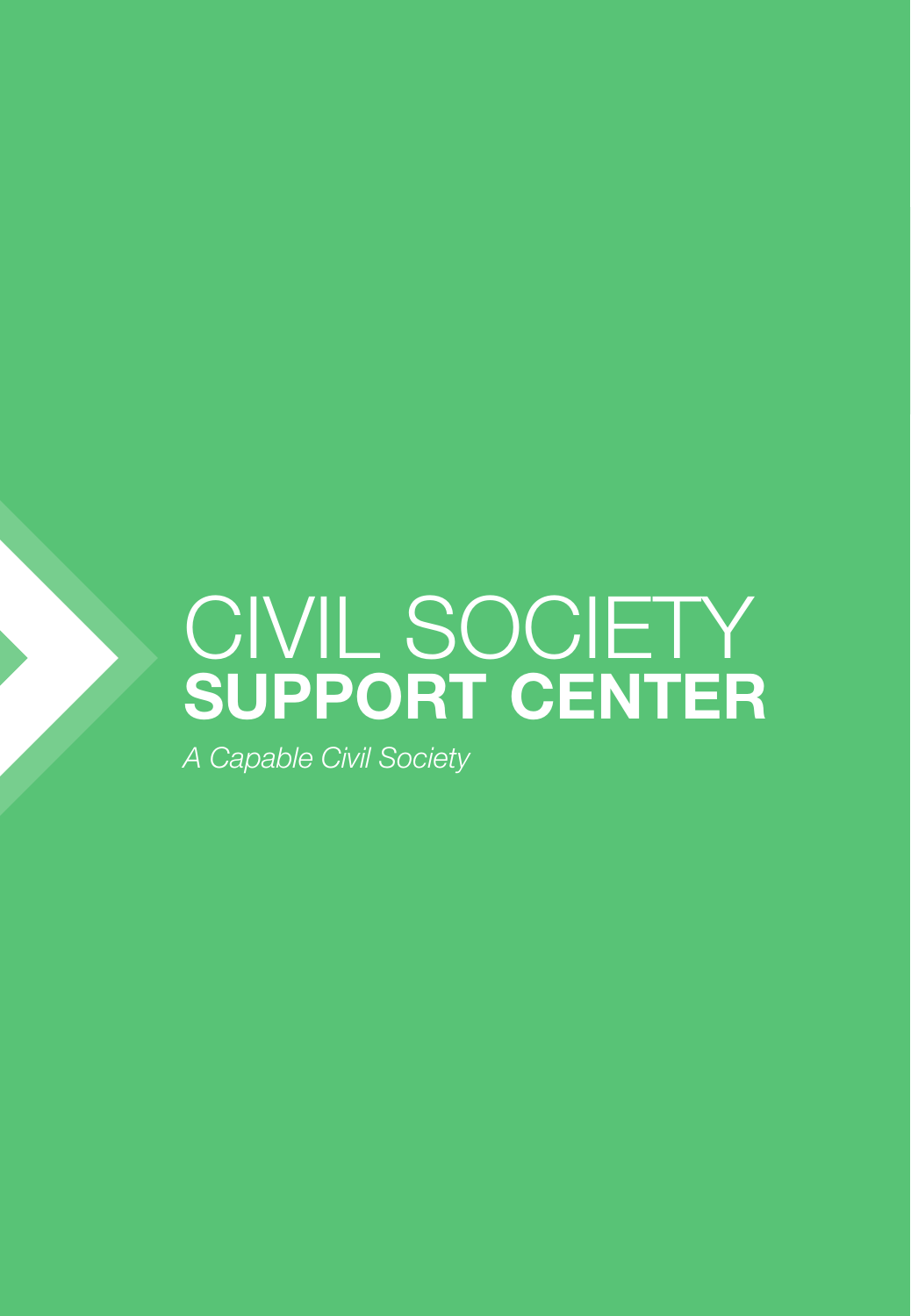# NGO CAPACITY BUILDING PROGRAM

### Introduction

The NGO Capacity Building Program is designed to support NGOs, develop effective and well-managed organizations that make best use of their human and financial resources to maintain business sustainability. With great focus on delivering successful strategies, emerging tools as well as specific skills and tactics necessary to build the capacity of NGOs, the program aims at empowering the organizations to better perform internally and towards the community they serve.

### **Objectives**

- $\blacksquare$  Create awareness
- Transfer of skills and know-how
- $\blacksquare$  Promote the HRD concept
- Promote decentralization through empowering of NGOs
- **Encourage and motivate the knowledge sharing between organizations**

### **Program Design**

The program includes several tracks that cover the different levels within the organization as follows: **Organization Capacity Building: (Duration 15 Days)** 

Addressing key persons through management training of decision makers of NGOs such as CEOs, Executive Directors and General Managers by assisting them to acquire organizational management and behavioral skills so that they can produce an interesting combination of homegrown activism and modern management techniques that would help them to achieve better results.

- Finance for Non Profits
- Admin and Fundraising Systems
- **Total Quality Management**
- Communication and Leading Change
- Strategy and Leading Organizations
- Automation

#### Individual Capacity Building:

This program aims at building the capacity of individuals and the preparation of human resources within the organization as well as developing their skills. By undergoing this program, individual staff members will understand the importance of performing and completing their tasks within the given time frame and learn taking initiatives to respond to the emerging needs of the communities they serve.

#### Senior Level (14 Days):

- Communication and Human relation Skills
- Managing others
- Grategy and Leading Organizations
- **Process Improvement**
- **Total Quality Management**
- **Project Management**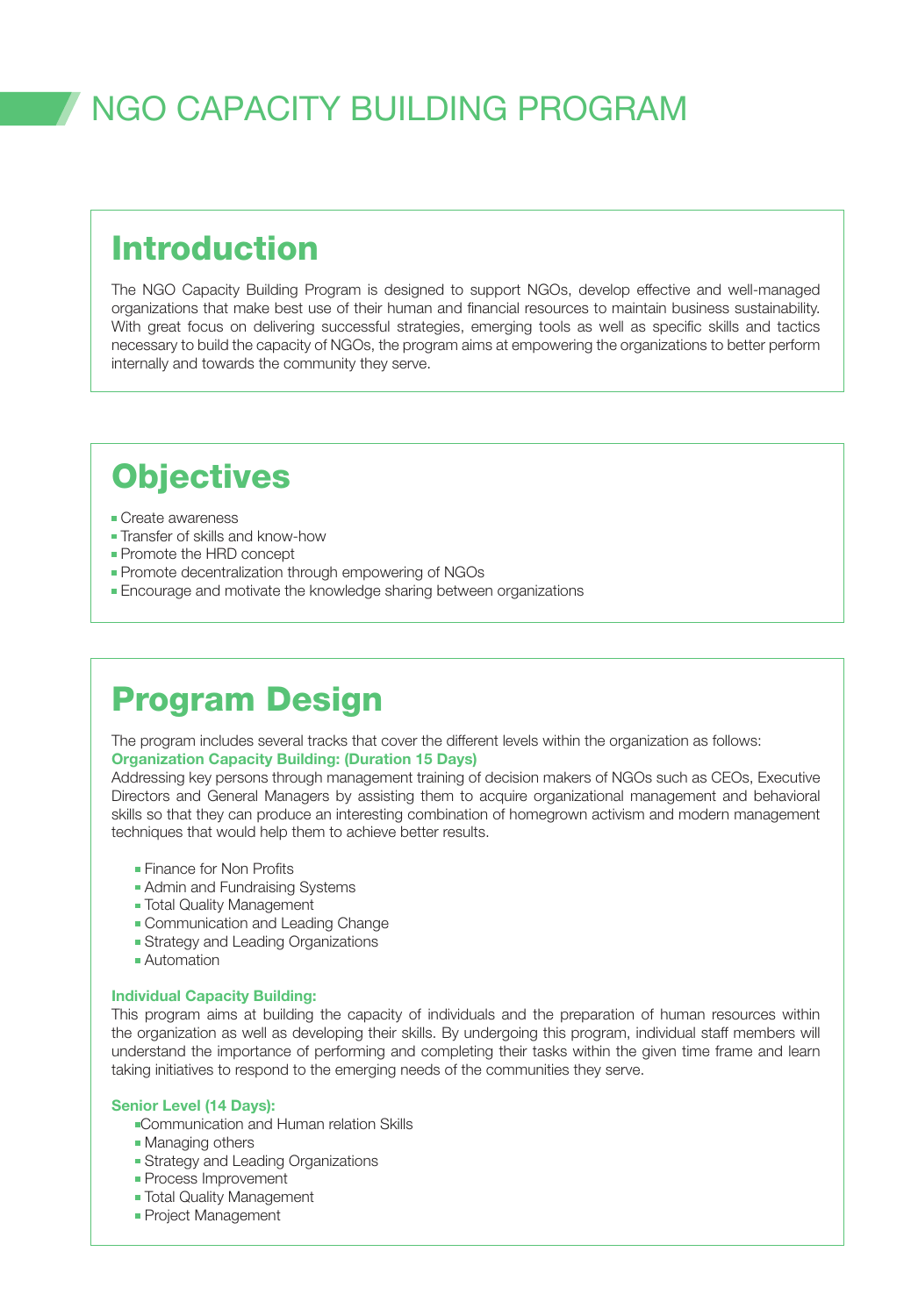#### Middle Level (14 Days):

- Communication and Human Relation Skills
- $\blacksquare$  Administration Skills
- **Total Quality Management**
- $\blacksquare$  IT skills

# Admission

For NGOs registration or for more information, please visit our website www.pdf-eg.org Or kindly send your inquiries directly to: ngo@pdf-eg.org

For queries please contact PDF

Tel: + (202) 3305 9513/14 - 01021051958

Address: 63 Syria Street, Mohandessin. Professional Development Foundation (PDF)

# **Selection Criteria (NGOs only)**

- . NGOs must have legal documents.
- . NGOs must have a minimum of 10 employees on payroll.
- . Selecting NGOs from various sectors such as (Human Resources Development, Community Development, Women Development, Environmental Development)
- " Working with all NGOs sizes (Large, Medium and Small)

# Partners

With the intent to offer a highly specialized training program. PDF in cooperation with top notch providers grant nonprofit organizations with the necessary knowledge and skills to enable them to work more effectively and efficiently towards accomplishing their missions.

Such cooperation will definitely make a significant difference to participants from the Civil Society sector who would not have had the opportunity to receive such support and training.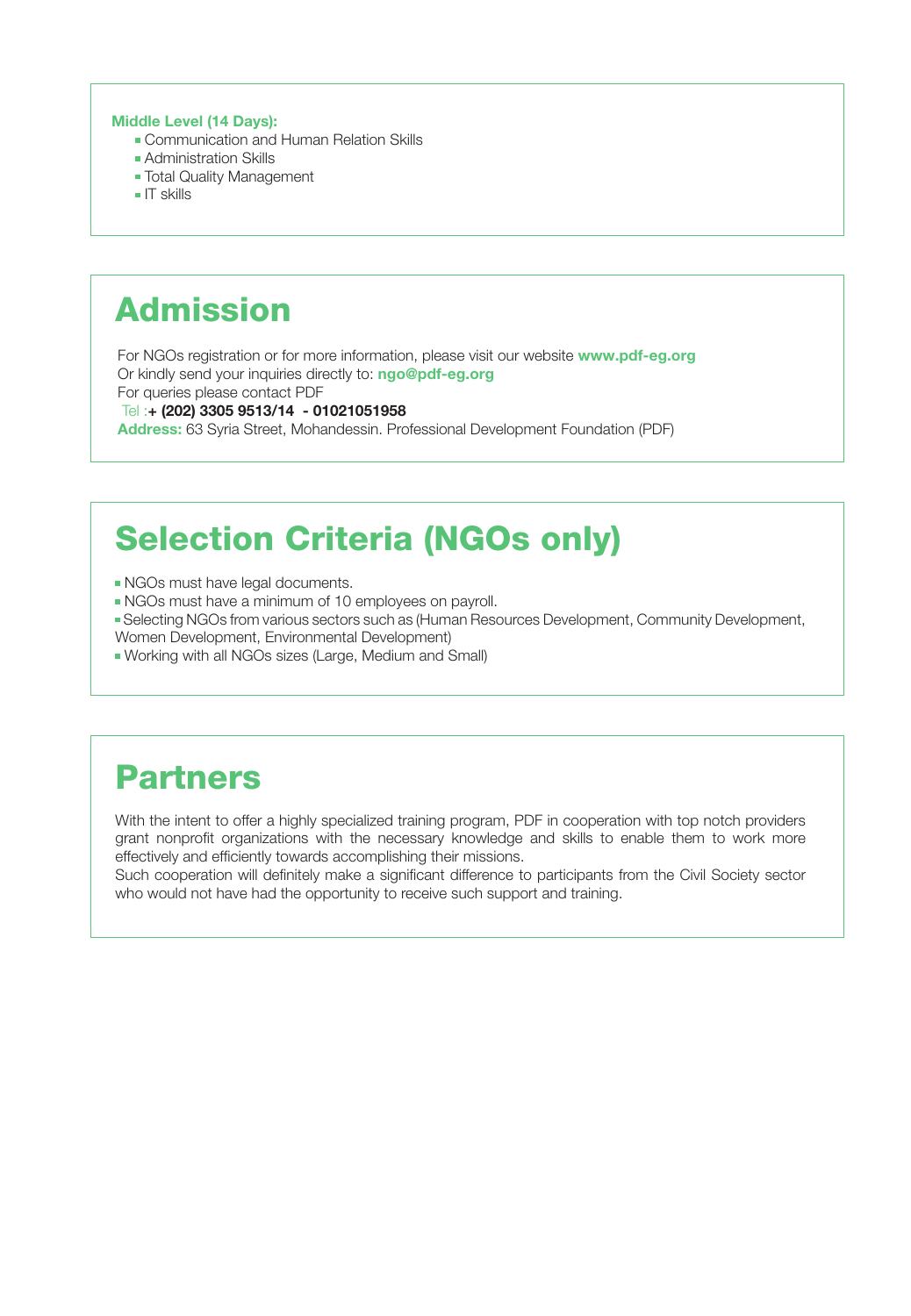# **TECHSOUP EGYPT**

# Introduction

Techsoup Egypt is a program administered by Professional Development Foundation (PDF) as part of its vital role in developing non-governmental organizations which, in turn, realize their important vision in serving unprivileged areas.

We believe that these organizations can have a greater impact on society through the appropriate use of technology. That is where Techsoup Egypt comes in to provide the necessary assistance on how to correctly and efficiently use technology. Techsoup Egypt program grants a wide range of products for the eligible organizations, donated by global technology companies such as: Microsoft and Symantec.

# **About Techsoup Global**

Founded in 1987, Techsoup Global is a non-profit organization aiming at providing NGOs with the technology resources and knowledge they need to operate at their full potential.

As of December 2009, Professional Development Foundation (PDF) was selected as the local partner in Egypt assigned to implement the donation program. Being the official representative of Techsoup Global in Egypt, PDF was responsible for operating the Techsoup Egypt program.

Becoming a TechSoup Global partner is a unique opportunity for PDF to help renovate the entire technology landscape for NGOs in Eqypt, as well as promoting IT as a development accelerator for NGOs - all in efforts to ultimately create a strong and able civil society.

### **Objectives**

- $\blacksquare$  Improves NGOs capabilities.
- . Facilitates coordination and information sharing both internal and external to the organizations.
- . Enhances the ability and effectiveness of staff to perform their jobs.
- $\blacksquare$  Facilitates communication and information flow.
- **Provides high levels of data security.**
- . Provides an open, flexible, reliable technology base for the future.
- Eacilitates the electronic capture of data at its source.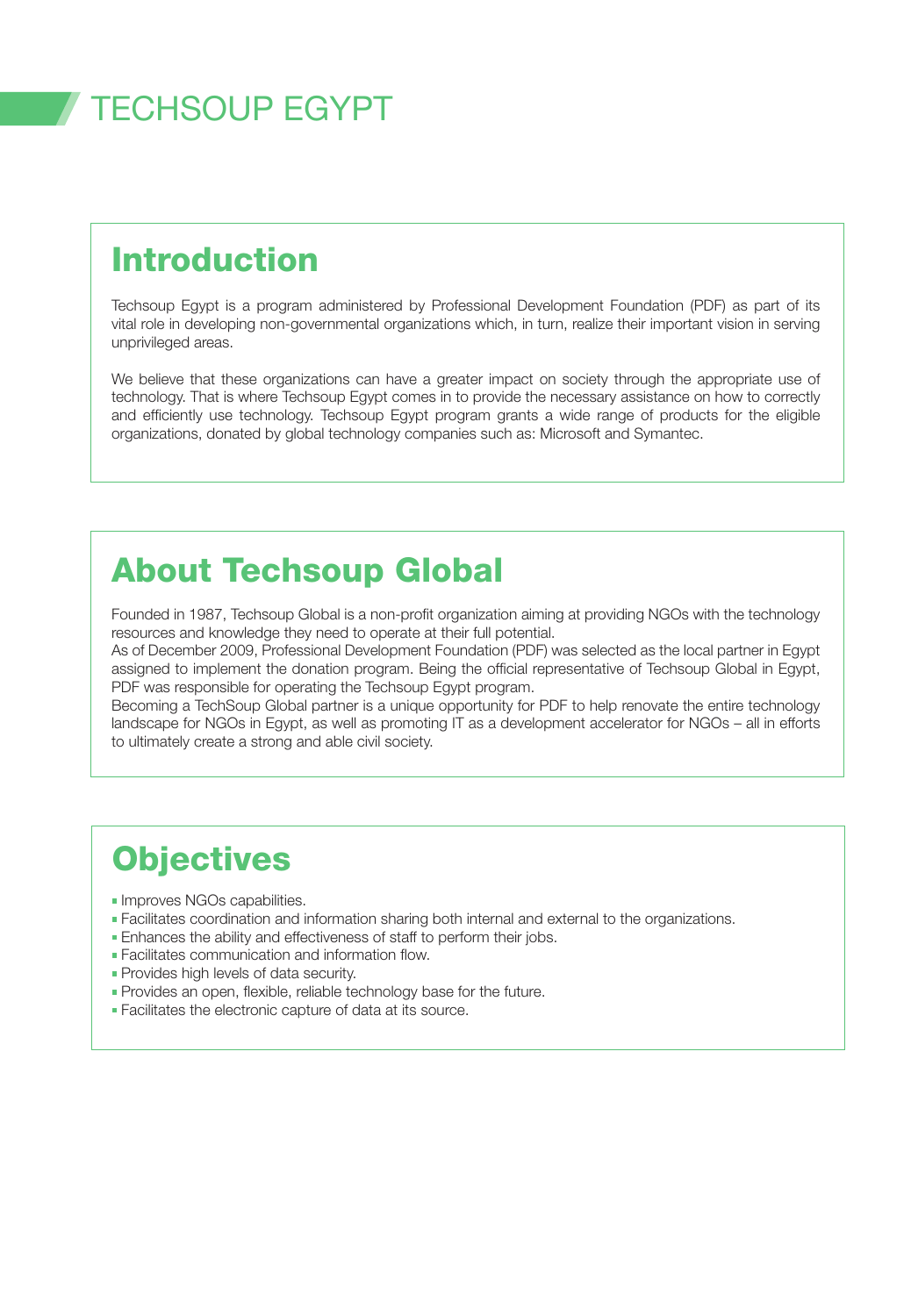# How to apply?

For NGOs registration or for more information, please visit our website www.techsoupegypt.org Or kindly send your inquiries directly to: **techsoupegypt@pdf-eg.org** 

For queries please contact PDF

Tel: + (202) 3305 9513/14 - 01021051958

Address: 63 Syria Street, Mohandessin. Professional Development Foundation (PDF)

### **Selection Criteria**

- . All non-profit and non-governmental organizations can apply.
- Organizations must have legal registration documents
- . Address of organization's headquarters should be the same in official registration documents.
- Organizations must have PCs in place.
- . Organizations must meet the worldwide eligibility criteria.

### Partners

In partnership with IT giant Microsoft, Techsoup Global was able to expand the donations program globally with Egypt being one of top priority countries. Techsoup Global provides the platform, products, central administration and support necessary for the program, while PDF localizes and delivers the program in Egypt as well as managing the eligibility processes.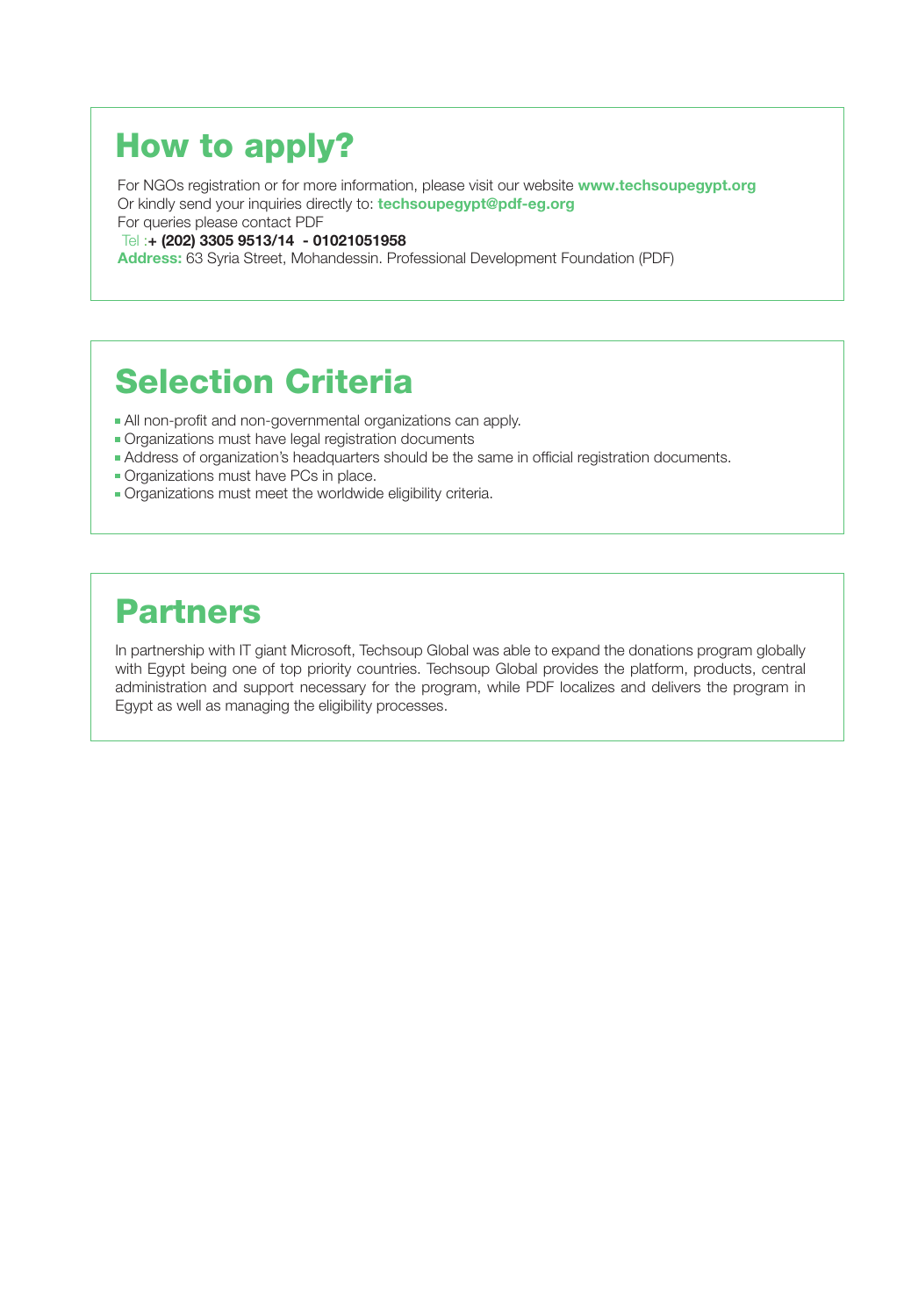# **BRIGHT FGYPT**

# Introduction

Nothing speaks better to the heart and mind than true and thoughtful words and encounters. At these hard and challenging times. Bright Egypt comes as a motivational initiative that aims at capitalizing on the brighter stories of ordinary Egyptians. Operated by the Civil Society Support Center, Bright Egypt brings together everything from creative ideas to inspirational success stories and life experiences on a unified, online platform creating community-building ideas that will infuse hope, cooperation, work and harmony among us as Egyptians. By shedding the light on everyday people who have powerfully inspiring stories to tell. Bright Egypt reinforces how the biggest accomplishments could be achieved no matter how limiting the resources and circumstances may be. We strive to expose the public to such effective building blocks of today's community, those which prove that it's possible – great things are happening every day, and you could find out about them on masrmenawara.org.

# **Objectives**

- Help readers find hope and self-motivation
- Spread bright ideas and stories
- **Educate the society to support people**
- Facilitate learning and create open channels of knowledge
- Offer links to reach expertise and professionals
- Promote to the public that real people can make a difference in the community

# Admission

Submit your story online via **www.masrmenawara.org** Or kindly send your story directly to **masrmenawara@masrmenawara.org** For queries please contact PDF Tel:+ (202) 3305 9513/14 - 01021051958

Address: 63 Syria Street, Mohandessin. Professional Development Foundation (PDF)

### **Selection Criteria**

- **Story/ project should have an inspirable impact**
- Message behind the story should directly reach and affect the target community
- Personal motive (away from public and private sector initiatives)
- $\blacksquare$  Successful achievements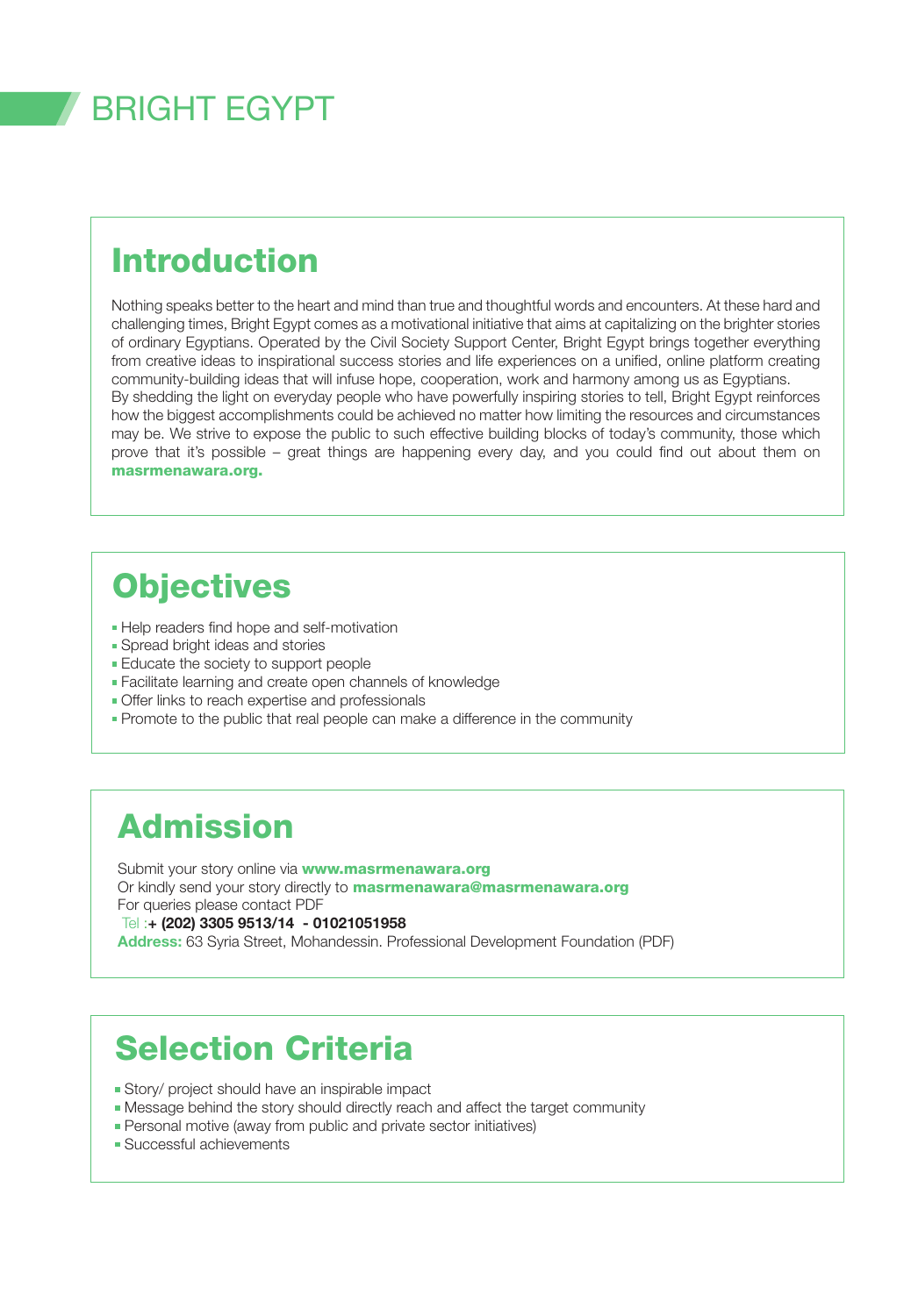# **PC REFURBISHMENT**

### Introduction

Technology nowadays has become a necessary tool used by almost everyone in Egypt. Businesses and governments today are so reliant on computers and its accessories to the extent that all equipment should be replaced constantly, besides that the depreciation of equipment occurs every two to five years. On the other hand, there are underprivileged communities within egypt which have limited or almost no access to the benefits technology can provide. With such a wide digital divide between the two ends of society, PDF decided to make ends meet, via the PC refurbishment program, in a mutually beneficial cycle.

Designed to empower people so that they can access and contribute to information and knowledge flows. PDF started an initiative to form partnerships with all groups of society whereby companies and institutions would donate their second-hand, damaged, or discarded computers to organizations who will repair and upgrade them using certified guidance from our partners. And in hopes to enhance opportunities of spreading the use of technology, these computers will, in turn, be provided at low cost to educational, social and charitable institutions as well as micro-entrepreneurs.

### **Objectives**

• By giving outdated computers a second life, we help elongate their life span and minimize the e-waste resulting from improper disposal.

- **Empowering non-governmental organizations to better serve their communities**
- Providing new jobs in the field of IT for Egyptian youth
- Reducing the effect of e-waste
- Help underserved communities benefit from the usage of affordable, refurbished computers to realize their full .potential
- Reduce the level of software piracy nationally by providing original licenses.

### **Project Description**

By turning old computers into useful tools that help serve the community, we aim at establishing a comprehensive, self-sustaining system that not only empowers beneficiary entities in the educational, social and entrepreneurial fields, but help conserve the environment, therefore reducing the improper disposal of technology. The initiative provides benefits on all contributing levels by covering the whole range of tasks from mobilizing donors of second-hand PCs to refurbishment and distribution of sold PCs to beneficiaries.

### Partners

We are proud of the efforts exerted by our partners to help foster foundations for enhanced learning and economic opportunities. Through the partnership with Microsoft, PDF is backed up by the world's top software brand to ensure the refurbished PCs run smoothly and effectively. As part of their contribution to the program, . Ifixit will provide organizations with the tools, guidance and know-how required to update the donated PCs.